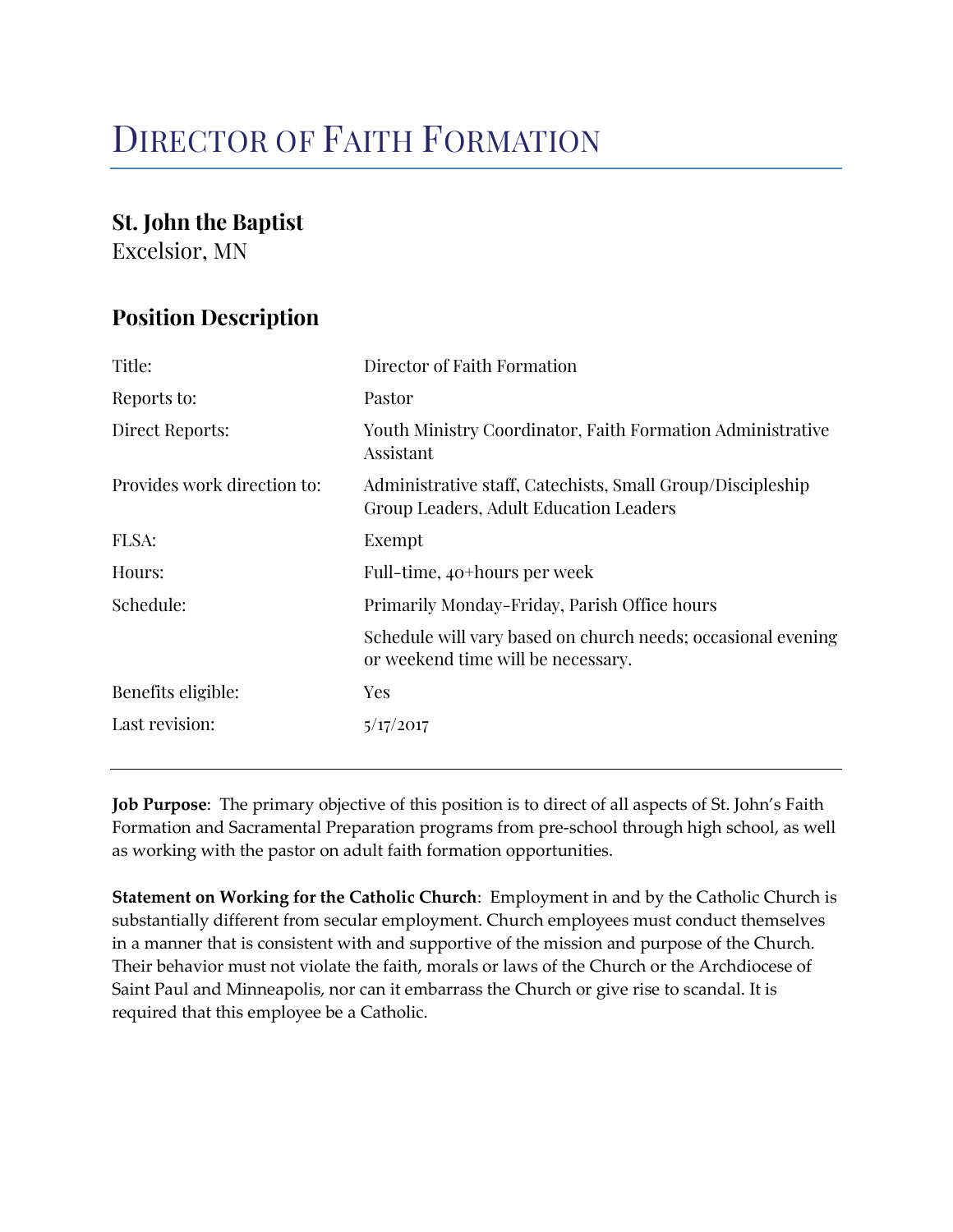# Representative Responsibilities:

- 1. To give direct support to FF catechists at all levels. This means assisting and directing a variety of volunteer personalities and assisting in their deepening of knowledge in the Catholic faith.
- 2. Organize, direct and support all Faith Formation programs. Catechesis of the Good Shepherd Level 1 and 2, classroom model for grades 4-7, Family Catechesis component, Confirmation Prep for grades 9-10, Post Confirmation ministry, catechist training (host west end CGS training), 1<sup>st</sup> Sacraments Preparation program, RCIC, Confirmation Preparation, and Adult Formation
- 3. Be available for afternoon and evening Faith Formation classes and weekend. Office hours are not always the standard 8 to 5 workday, however, some regularly scheduled office hours at the church are required, including participation in staff meetings.
- 4. Working with the pastor, develop curriculum at all age levels that is in conformance with Archdiocesan standards.
- 5. Coordinate education and reporting for the Protecting Children and Youth (PCY) within the parish Faith Formation programming in conformance with Archdiocesan policy and standards. Ensure that faith formation volunteers have completed background checks, Virtus training and signed Code of Pastoral Conduct.
- 6. Coordinate elementary programs including the Summer Program and the Sunday Children's Liturgy of the Word.
- 7. Oversee high school programs, including summer mission programs, national and regional Catholic youth gatherings, and Steubenville, Extreme Faith Camp, and other youth ministry opportunities
- 8. Work closely with parents and volunteers who support the FF teachers.
- 9. Assist students and parents in planning social activities, outreach ministry projects, fundraisers, and student Mass activities as it relates to already listed programming.
- 10. Recruit FF teachers and assist in their training
- 11. Plan and coordinate sacramental preparation for  $1<sup>st</sup>$  Reconciliation/ $1<sup>st</sup>$  Communion, Confirmation, and RCIC in conformance with Archdiocesan standards.
- 12. Collaborate with school faculty and families in sacramental preparation and other catechetical opportunities.
- 13. Admin responsibilities: Develop and track FF calendars, registrations, department purchasing, and budgets.
- 14. Develop and coordinate opportunities for adult faith formation working with current volunteer leadership for adult education courses, Advent Formation Series, women's ministries, and small group ministry
- 15. Responsible for maintaining web pages for Faith Formation and managing/monitoring electronic media for Faith Formation.
- 16. Quarterly review the program's effectiveness with the pastor.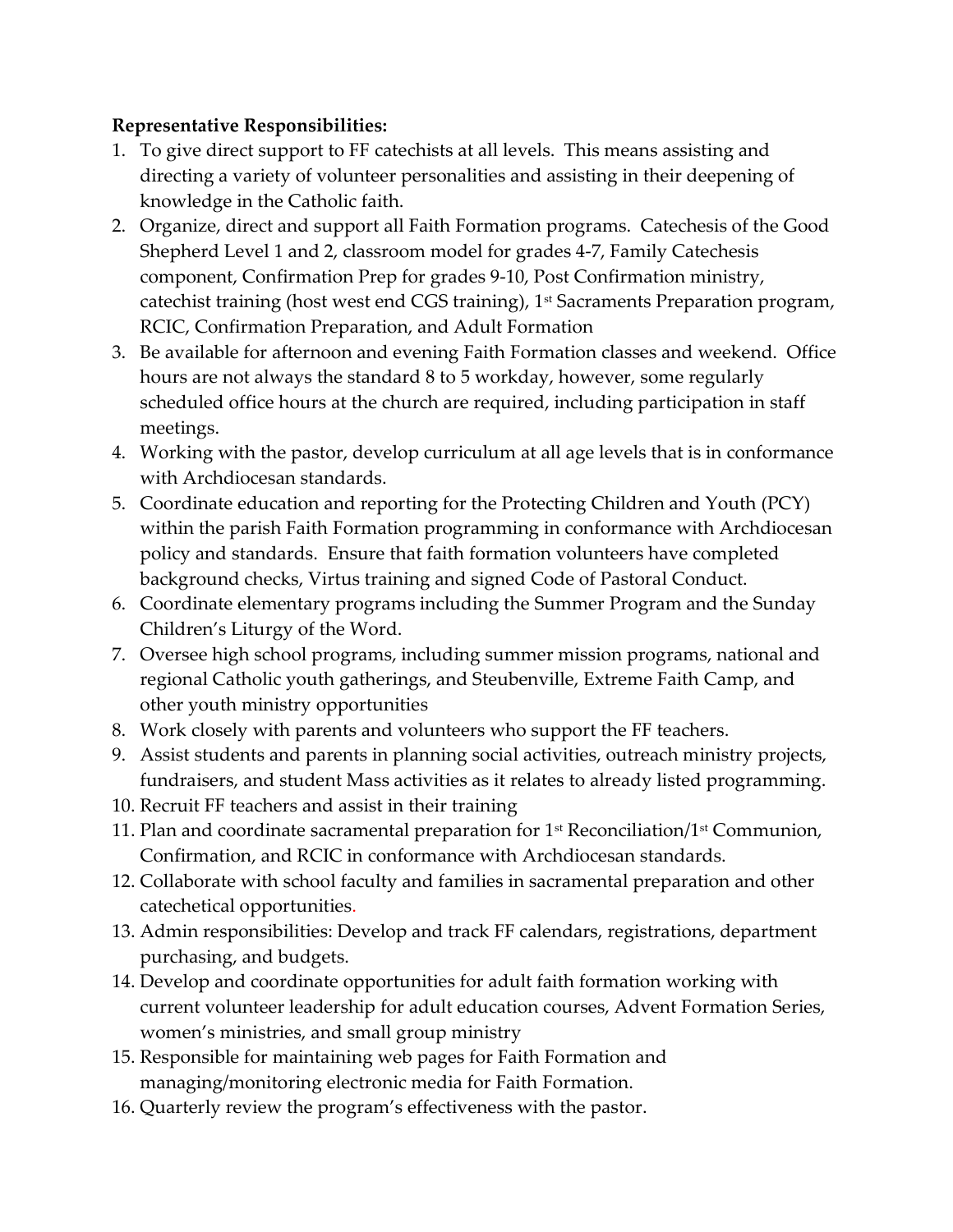- 17. Engage in continuing education in the Catholic Faith by attending workshops, religious courses, seminars, etc.
- 18. Coordinate summer programming: Host Totus Tuus program and oversee Extreme Faith Camp and Steubenville Youth Conference
- 19. Supervision of Admin Asst. and part time Youth Minister (added budget, calendaring, and registration responsibilities)
- 20. Parish outreach programs: Giving tree, St. Nicholas Party, Parish Service Night

The responsibilities for this position are not limited to the before mentioned items, but the list is an adequate representation of the director's responsibilities. The Pastor may assign other responsibilities identified as needed for the FF program.

#### Qualifications & Requirements of Position

#### Knowledge, Skills and Abilities needed:

- 1. Active Catholic
- 2. Knowledge and support of all Catholic Teaching.
- 3. Familiarity with and support for Catholic family values.
- 4. Excellent communication skills with children, families and co-workers.
- 5. A college degree and training necessary to coordinate Faith Formation programs.
- 6. The ability and comfort level to work with a variety of ages and personalities.
- 7. Computer, web and social media proficiency
- 8. Heart for ministry and a desire to pass on the Catholic Faith to everyone.
- 9. The ability to work flexible hours and adapt to changes.

# Mental Demands:

- 1. Flexibility, patience with children and adult volunteers
- 2. Building good relationships with parish families and children
- 3. Multi-tasking and managing multiple demands
- 4. Conflict management skills

# Physical Demands:

- 1. Working evenings and weekends.
- 2. Ability to lift up to 25 lbs. (lifting materials, supplies, etc.)

# Other Requirements

1. All employees are expected to be present, ready to work and on time for all scheduled work hours.